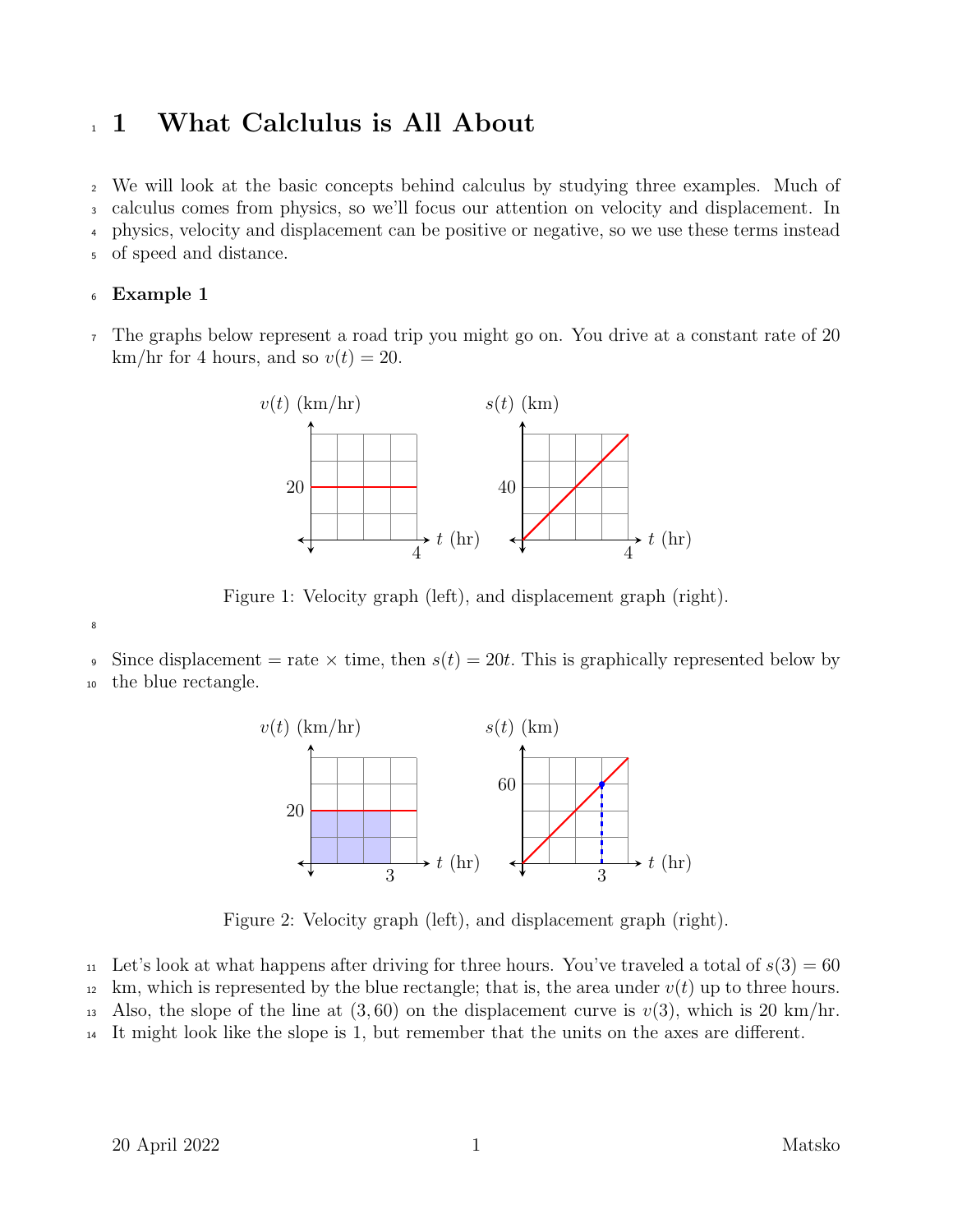## <sup>15</sup> Example 2

<sup>16</sup> Now we'll take a look at a road trip where your velocity is not constant. Since you are 17 driving at 40 km/hr after 4 hours, your velocity is given by  $v(t) = 10t$ .



Figure 3: Velocity graph (left), and displacement graph (right).

<sup>18</sup> Since your velocity is not constant, we can't use displacement  $=$  rate  $\times$  time. But we can 19 still use the fact that  $s(t)$  is the area under  $v(t)$  up to t hours, just as in Example 1.



Figure 4: Velocity graph (left), and displacement graph (right).

Since the blue area is a triangle, we can use  $A =$ 1 2 bh, so

$$
s(t) = \frac{1}{2} \cdot b \cdot h = \frac{1}{2} \cdot t \cdot 10t = 5t^2.
$$

<sup>20</sup> This function is graphed on the right; it is a parabola.

21 In Example 1, we saw that the slope of the line at  $(3, s(3))$  was 20 km/hr. In this example,  $22 \text{ } s(3) = 45$ . But what is the slope of the parabola at  $(3, 45)$ ? Now we've entered calculus <sup>23</sup> territory. We're not only interested in the slope of a line, we're interested in the slope of a <sup>24</sup> curve.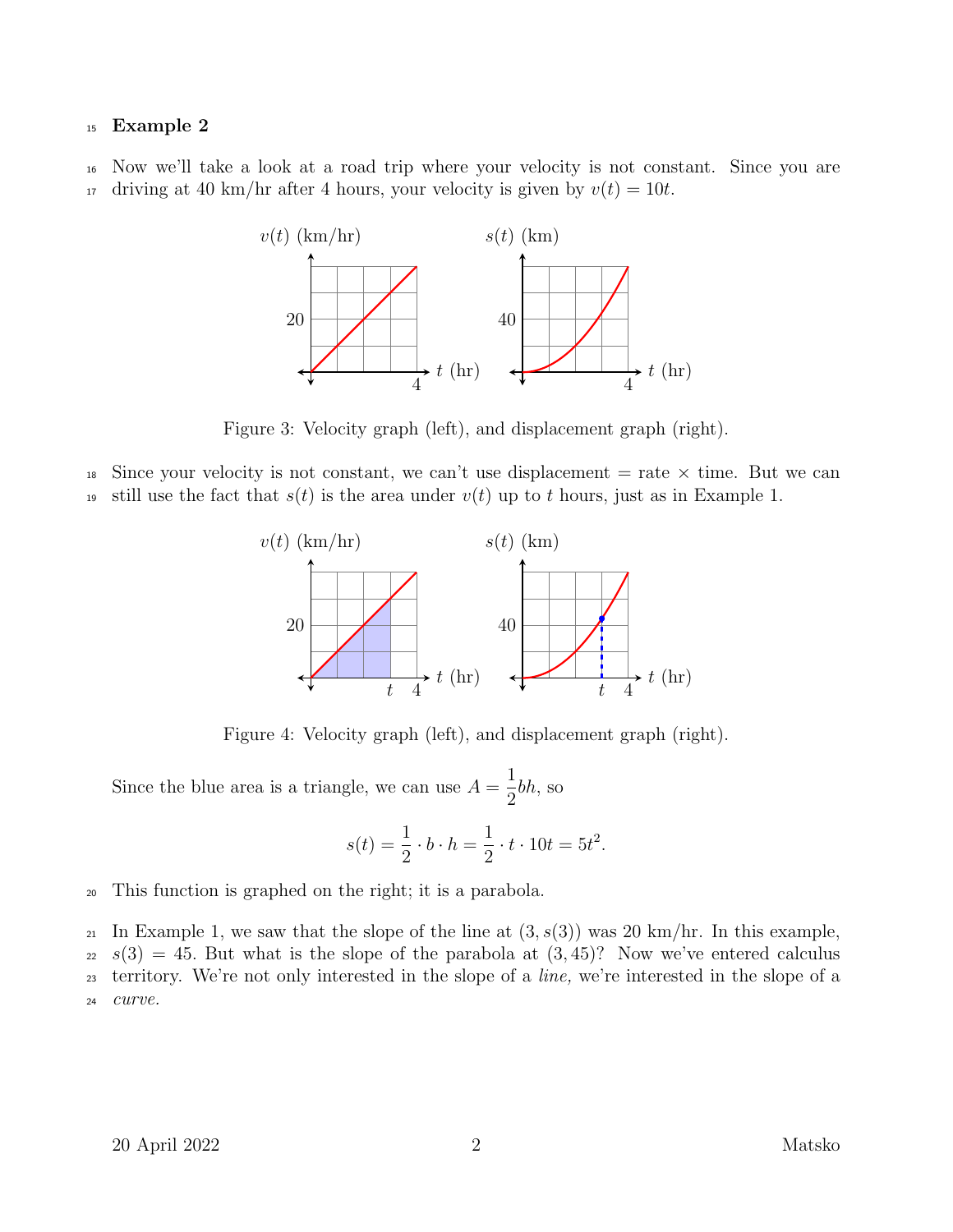- <sup>25</sup> We can accomplish this by looking at the tangent line to a curve. Below (middle graph), you <sup>26</sup> can see that the blue line intersects the parabola *only* at the point  $(3, 45)$ . In geometry, when <sup>27</sup> a line intersects a curve at just one point, we call this a tangent line. When you zoom in on <sup>28</sup> the blue box (right graph), you see that near the point  $(3, 45)$ , it's hard to tell the difference <sup>29</sup> between the tangent line and the parabola. This is an important property in calculus.
- 30 What is the slope of this tangent line? Since  $v(3) = 30$ , this tangent line has a slope of 30 km/hr.



Figure 5: Velocity graph (left), tangent line (middle), zooming in (right).

31

33

<sup>32</sup> We've just seen the most fundamental concept in calculus.

The area underneath the velocity curve up to time  $t$  corresponds to the displacement at time  $t$ , and the slope of the displacement curve at time  $t$  is the velocity at time  $t$ .

Using function notation, we would say that the area up to t underneath  $v(t)$  is  $s(t)$ , and the slope of the tangent line at  $(t, s(t))$  is given by  $v(t)$ .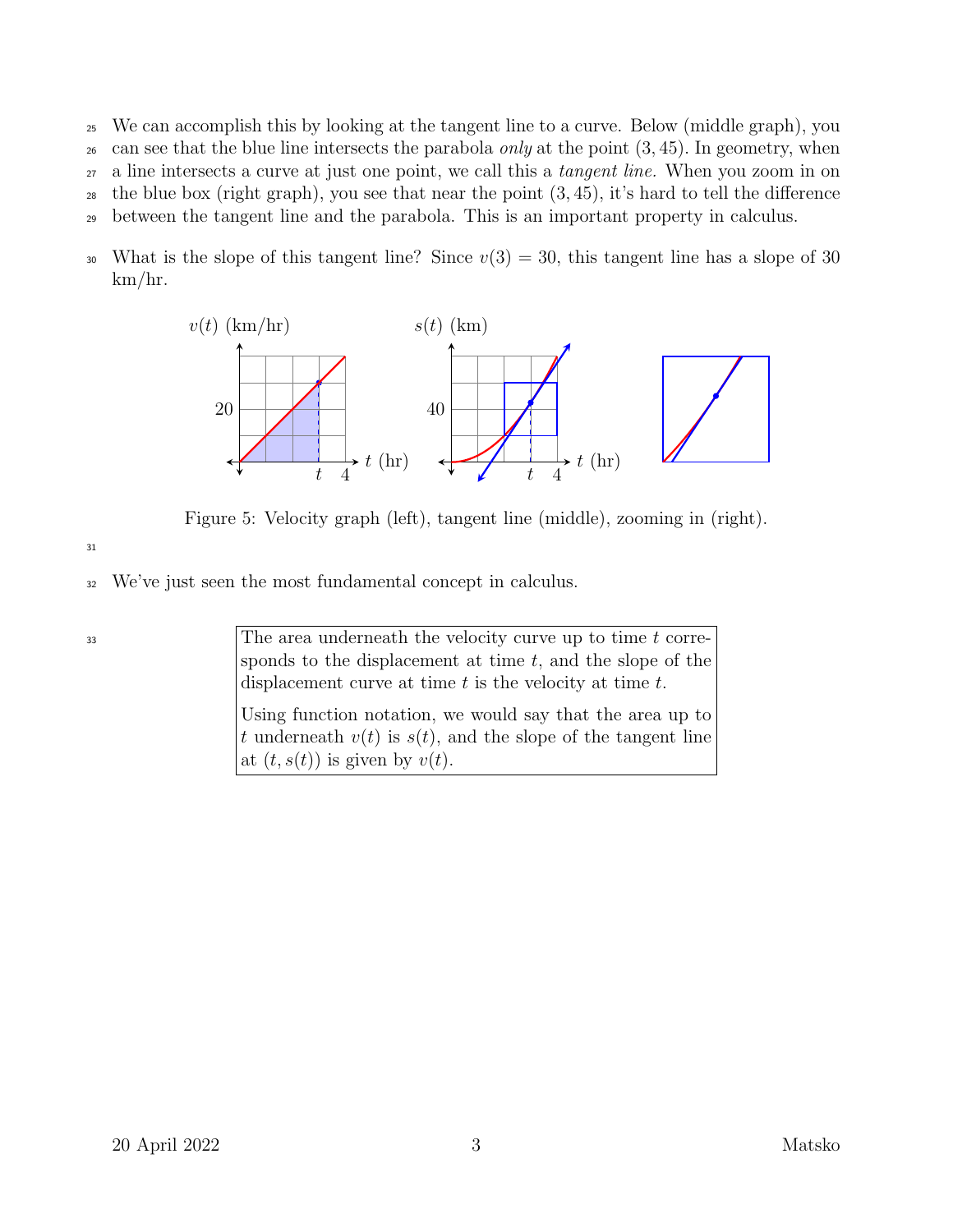## <sup>34</sup> Example 3

<sup>35</sup> Let's look at another road trip. This time, you start out at 20 km/hr, but you slow down at

<sup>36</sup> a constant rate. After 2 hours, you turn around and start driving in the opposite direction.

<sup>37</sup> This is why we use *velocity* instead of *speed*. If you are driving east with a positive velocity,

<sup>38</sup> it means that if you turn around and drive west, your velocity is negative.



Figure 6: Velocity graph (left), displacement graph (right).

- <sup>39</sup> Since you start out at 20 km/hr and end up at −20 km/hr after 4 hours (meaning you end
- 40 up driving in the opposite direction), then  $v(t) = 20 10t$ .



Figure 7: Area under the velocity graph (left), area of the trapezoid (enlarged, right).

As in Example 2, we can find the displacement curve by looking at an area. This time, the area is a trapezoid, so we need the formula  $A =$ 1  $\frac{1}{2}(b_1 + b_2)h$  from geometry. In our example,  $b_1$  is always 20,  $b_2$  corresponds to  $v(t)$ , and h is just t. This means that

$$
s(t) = \frac{1}{2} \cdot (b_1 + b_2) \cdot h = \frac{1}{2} \cdot (20 + v(t)) \cdot t = \frac{1}{2}(20 + (20 - 10t)) \cdot t = 20t - 5t^2.
$$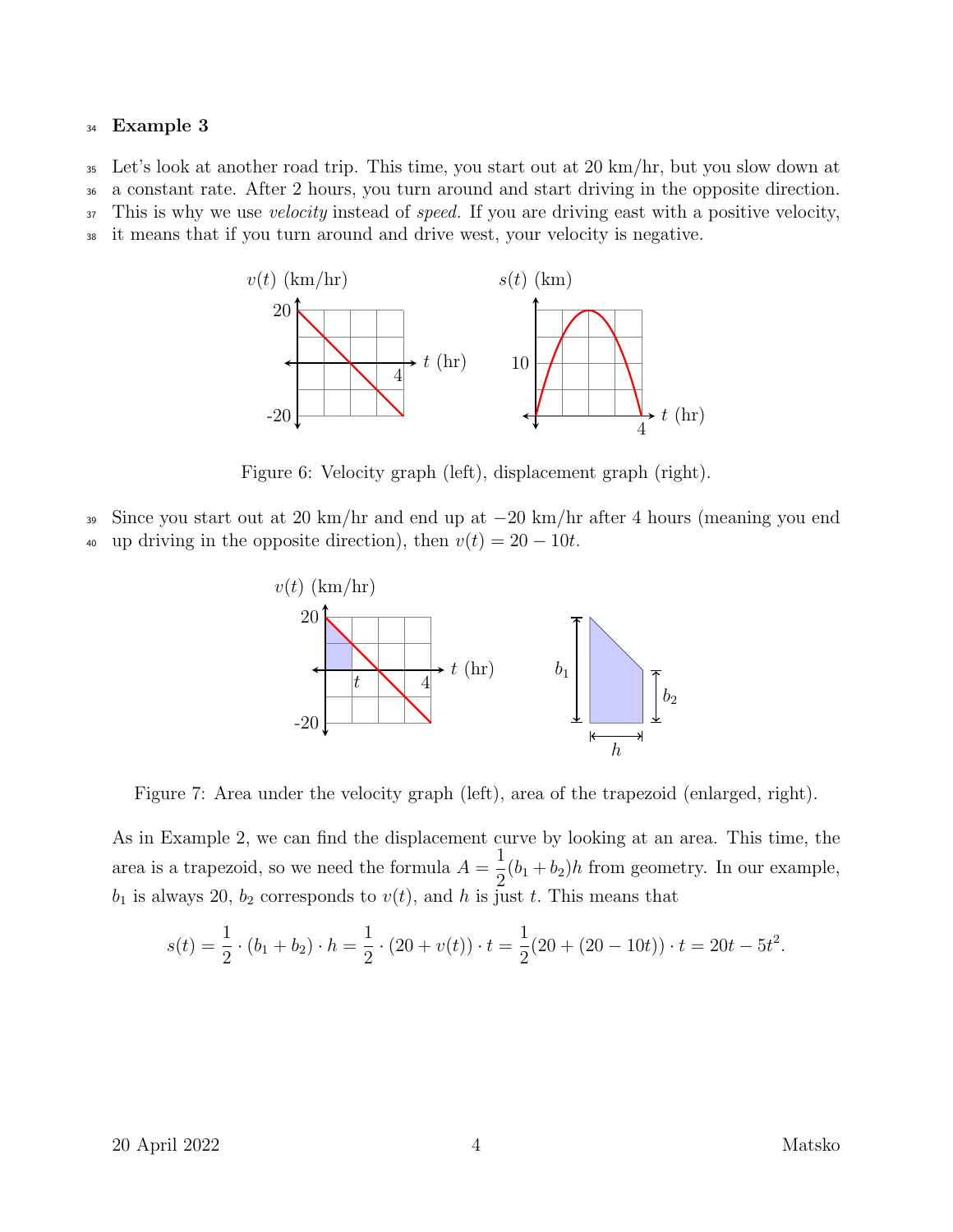<sup>41</sup> Now look at the graph below. Since  $v(t)$  is positive here, the slope of the tangent line to the curve  $s(t)$  is positive.



Figure 8: Velocity graph (left), displacement graph (right).

42

<sup>43</sup> But in the next graph, the value of  $v(t)$  is negative, and you can see that the slope of the

<sup>44</sup> tangent line to the curve is negative.



Figure 9: Velocity graph (left), displacement graph (right).

45 Now when  $t = 4$ , you can see that  $s(4) = 0$ . This represents the area under the velocity 46 curve up to  $t = 4$ . How can this area be zero?



Figure 10: Velocity graph (left), displacement graph (right).

<sup>47</sup> In calculus, areas can be *negative*. Let's say when your velocity is positive, you're driving 48 east, so when your velocity is negative, you're driving west. Now the area below the velocity <sup>49</sup> curve when the velocity is *positive* is how far you traveled east. But the area *above* the velocity